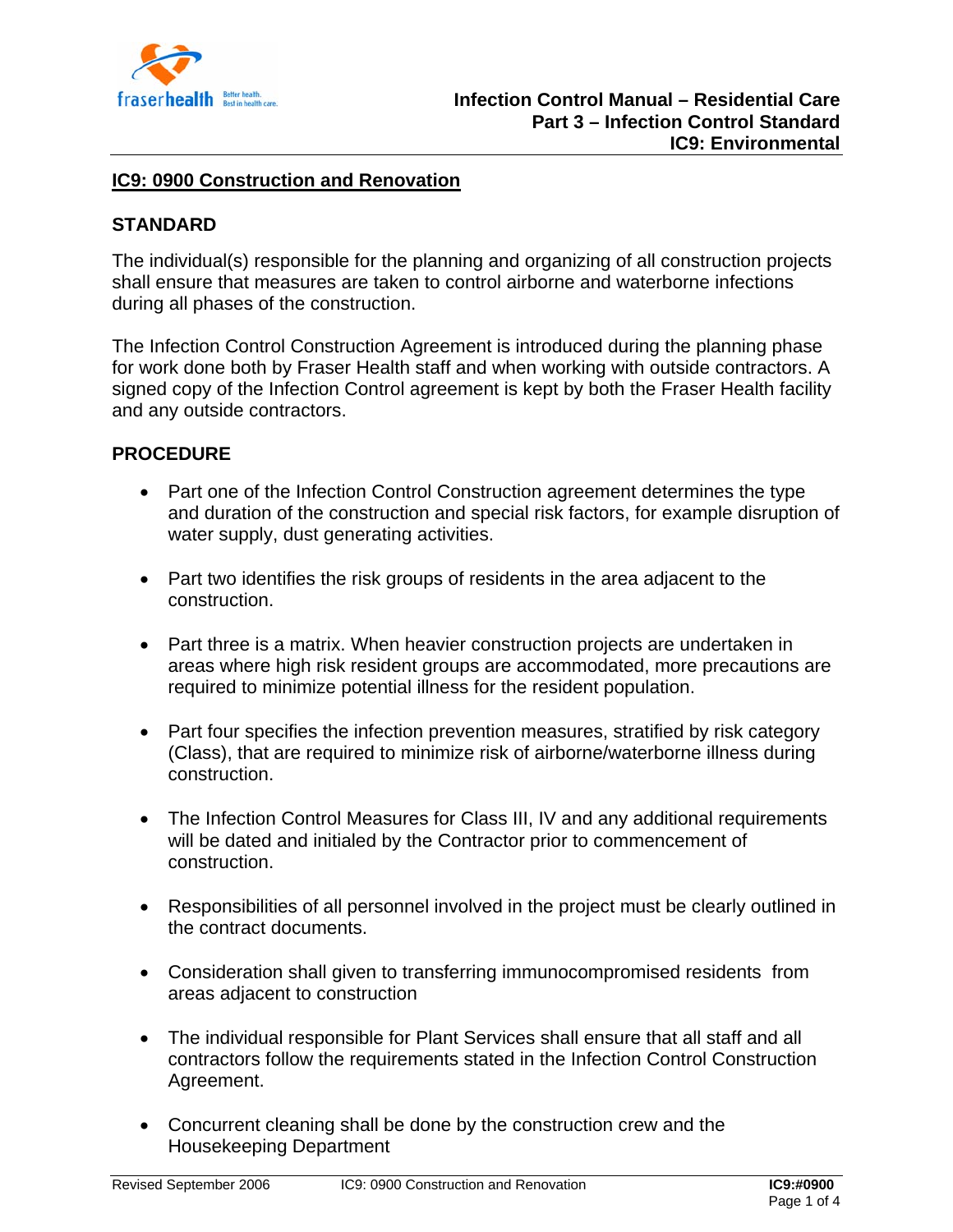

## **3.0 REFERENCES**

- 1. Centers for Disease Prevention and Control. Guideline for prevention of nosocomial pneumonia. Am J Infection Control 22:247:92 August 1994
- 2. Reduce dust and danger during construction. Hospital Infection Control 24:26, February 1997
- 3. APIC Infection Control and Applied Epidemiology: Principles and Practice 1996
- 4. Construction-related Nosocomial Infections for Hospitalized Patients: Decreasing the Risk of Aspergillus, Legionella and Other Infections, 1999. Laboratory Centre for Disease Control, Health Canada
- 5. CSA Infection Control during construction or Renovation of Health Care Facilities. April 2003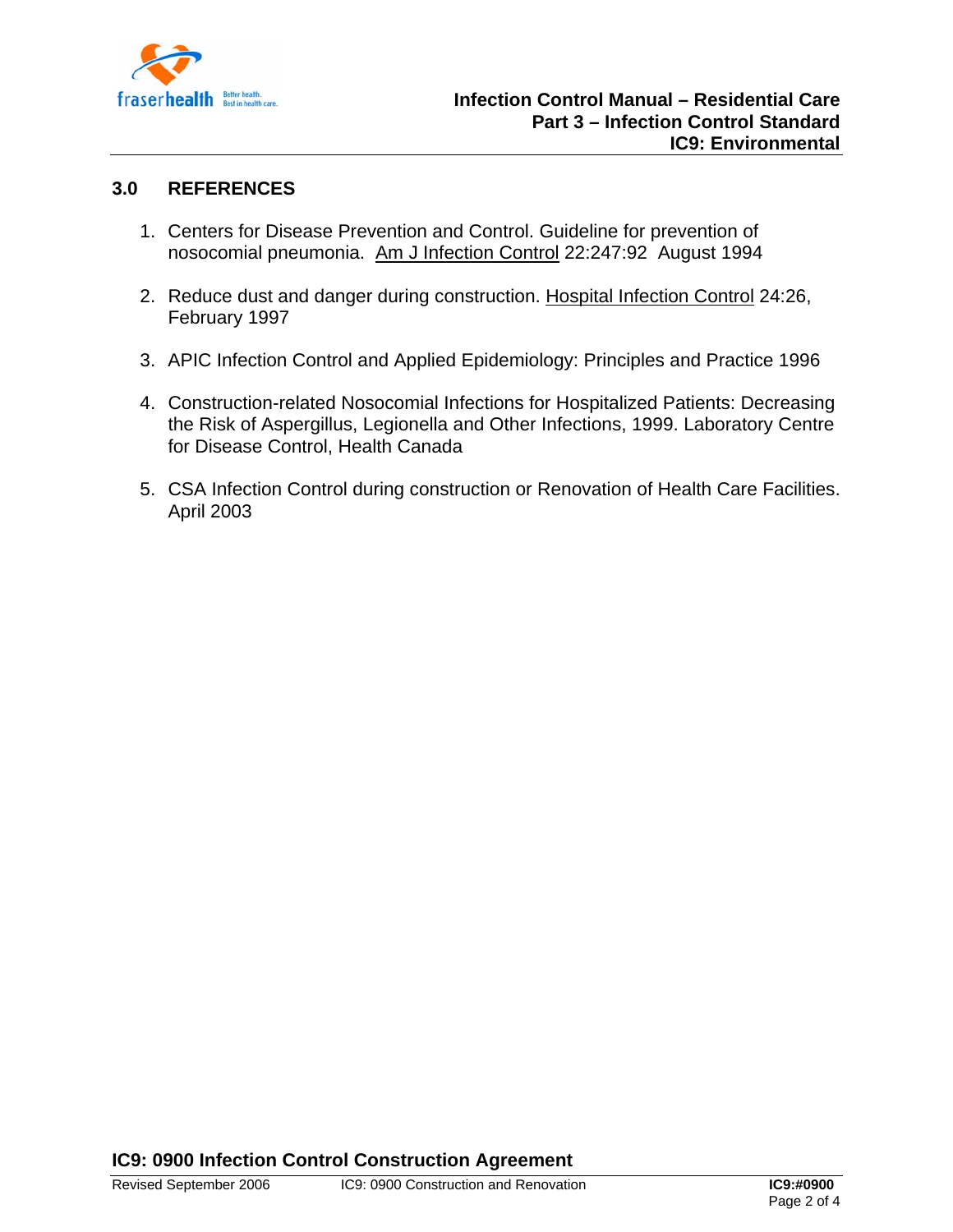

# **Fraserhealth Belfer beatle** contain care. **Part 3 – Infection Control Standard IC9: Environmental**

| <b>Location of Construction:</b>                                                                                                                                                                               |                                                                                                                                                                                                                                                                                                                                                                                                                                                                                                                                                                                                                                                        |                                                                       |                                                                                                                                                                                                                                                                            |                               | <b>Project No.:</b>                                                                                                                                                                                                     |  |  |
|----------------------------------------------------------------------------------------------------------------------------------------------------------------------------------------------------------------|--------------------------------------------------------------------------------------------------------------------------------------------------------------------------------------------------------------------------------------------------------------------------------------------------------------------------------------------------------------------------------------------------------------------------------------------------------------------------------------------------------------------------------------------------------------------------------------------------------------------------------------------------------|-----------------------------------------------------------------------|----------------------------------------------------------------------------------------------------------------------------------------------------------------------------------------------------------------------------------------------------------------------------|-------------------------------|-------------------------------------------------------------------------------------------------------------------------------------------------------------------------------------------------------------------------|--|--|
| <b>Project Coordinator:</b>                                                                                                                                                                                    |                                                                                                                                                                                                                                                                                                                                                                                                                                                                                                                                                                                                                                                        |                                                                       |                                                                                                                                                                                                                                                                            |                               | <b>Project Start Date:</b>                                                                                                                                                                                              |  |  |
| <b>Contractor Performing Work:</b>                                                                                                                                                                             |                                                                                                                                                                                                                                                                                                                                                                                                                                                                                                                                                                                                                                                        |                                                                       |                                                                                                                                                                                                                                                                            | <b>Estimated Duration:</b>    |                                                                                                                                                                                                                         |  |  |
| Supervisor:                                                                                                                                                                                                    |                                                                                                                                                                                                                                                                                                                                                                                                                                                                                                                                                                                                                                                        |                                                                       |                                                                                                                                                                                                                                                                            | Telephone:                    |                                                                                                                                                                                                                         |  |  |
| <b>TYPE OF CONSTRUCTION ACTIVITIES</b> (As Marked)                                                                                                                                                             |                                                                                                                                                                                                                                                                                                                                                                                                                                                                                                                                                                                                                                                        |                                                                       |                                                                                                                                                                                                                                                                            |                               |                                                                                                                                                                                                                         |  |  |
| Type A                                                                                                                                                                                                         | Inspection and Non-Invasive Activities. Includes, but is not limited to, removal of ceiling tiles for<br>visual inspection limited to 1 tile per 50 square feet, painting (but not sanding), wall covering,<br>electrical trim work, minor plumbing, and activities which do not generate dust or require cutting<br>of walls or access to ceilings other than for visual inspection.                                                                                                                                                                                                                                                                  |                                                                       |                                                                                                                                                                                                                                                                            |                               |                                                                                                                                                                                                                         |  |  |
| Type B                                                                                                                                                                                                         | Small scale, short duration activities which create minimal dust. Includes, but is not limited to,<br>installation of telephone and computer cabling, access to chase spaces, cutting of walls or<br>ceiling where dust migration can be controlled. It also includes plumbing that requires disruption<br>to the water supply to more than one patient care area (e.g., >2 rooms) for less than 30 minutes.                                                                                                                                                                                                                                           |                                                                       |                                                                                                                                                                                                                                                                            |                               |                                                                                                                                                                                                                         |  |  |
| Type C                                                                                                                                                                                                         | Any work, which generates a moderate to high level of dust or requires demolition or removal of<br>any fixed building components or assemblies. Includes, but is not limited to, sanding of walls for<br>painting or wall covering, removal of floor coverings, ceiling tiles and casework, new wall<br>construction, minor duct work or electrical work above ceilings, major cabling activities, and any<br>activity which cannot be completed within a single workshift. It also includes plumbing that<br>requires disruption to the water supply of more than one patient area (e.g., >2 rooms) for more<br>than 30 minutes but less than 1 hour. |                                                                       |                                                                                                                                                                                                                                                                            |                               |                                                                                                                                                                                                                         |  |  |
| Type D                                                                                                                                                                                                         | Major demolition and construction projects. Includes, but is not limited to, activities which require<br>consecutive work shifts, requires heavy demolition or removal of a complete cabling system, and<br>new construction. It also includes plumbing that results in disruption to the water supply of more<br>than one patient care area (e.g., >2 rooms) for more than 1 hour.                                                                                                                                                                                                                                                                    |                                                                       |                                                                                                                                                                                                                                                                            |                               |                                                                                                                                                                                                                         |  |  |
| <b>RISK GROUPS (As Marked)</b>                                                                                                                                                                                 |                                                                                                                                                                                                                                                                                                                                                                                                                                                                                                                                                                                                                                                        |                                                                       |                                                                                                                                                                                                                                                                            |                               |                                                                                                                                                                                                                         |  |  |
| Group 1<br>Lowest                                                                                                                                                                                              |                                                                                                                                                                                                                                                                                                                                                                                                                                                                                                                                                                                                                                                        | Group 2<br>Medium                                                     | Group 3<br>Medium High                                                                                                                                                                                                                                                     |                               | Group 4<br>Highest                                                                                                                                                                                                      |  |  |
| Office areas<br>Unoccupied wards                                                                                                                                                                               |                                                                                                                                                                                                                                                                                                                                                                                                                                                                                                                                                                                                                                                        | All other patient care<br>units such as:<br><b>Outpatient clinics</b> | Emergency Room<br>Echocardiography<br>Imaging<br>Laboratories<br>Post Anaesthesia<br>Paediatrics<br>Care Units<br>Residential/Long<br><b>Term Care</b><br>Labour and<br>All medical and<br>Delivery (LDRP)<br>surgical wards<br>Newborn<br><b>Nurseries</b><br>Day Surgery |                               | All Operating Rooms/Sterile<br><b>CPD</b><br>All Cardiac Catheterization &<br>Angiography areas<br><b>Ambulatory Day Care</b><br>Cardiology<br>All Endoscopy areas<br>Pharmacy admixture<br><b>Intensive Care Units</b> |  |  |
| CONSTRUCTION ACTIVITY/INFECTION CONTROL MATRIX<br>Infection Control Permit is required when the Construction Activity and Risk Level indicate that Class III and Class IV control procedures are<br>necessary. |                                                                                                                                                                                                                                                                                                                                                                                                                                                                                                                                                                                                                                                        |                                                                       |                                                                                                                                                                                                                                                                            |                               |                                                                                                                                                                                                                         |  |  |
| <b>CONSTRUCTION ACTIVITY</b>                                                                                                                                                                                   |                                                                                                                                                                                                                                                                                                                                                                                                                                                                                                                                                                                                                                                        | TYPE "A"                                                              | TYPE "B"                                                                                                                                                                                                                                                                   | TYPE "C"                      | TYPE "D"                                                                                                                                                                                                                |  |  |
| <b>RISK LEVEL</b>                                                                                                                                                                                              |                                                                                                                                                                                                                                                                                                                                                                                                                                                                                                                                                                                                                                                        |                                                                       |                                                                                                                                                                                                                                                                            |                               |                                                                                                                                                                                                                         |  |  |
| <b>GROUP 1</b>                                                                                                                                                                                                 |                                                                                                                                                                                                                                                                                                                                                                                                                                                                                                                                                                                                                                                        | CLASS I                                                               | <b>CLASS II</b>                                                                                                                                                                                                                                                            | <b>CLASS II</b>               | <b>CLASS III/IV</b>                                                                                                                                                                                                     |  |  |
| <b>GROUP 2</b>                                                                                                                                                                                                 |                                                                                                                                                                                                                                                                                                                                                                                                                                                                                                                                                                                                                                                        | CLASS I                                                               | <b>CLASS II</b>                                                                                                                                                                                                                                                            | <b>CLASS III</b>              | <b>CLASS IV</b>                                                                                                                                                                                                         |  |  |
| <b>GROUP 3</b>                                                                                                                                                                                                 |                                                                                                                                                                                                                                                                                                                                                                                                                                                                                                                                                                                                                                                        | <b>CLASS I</b>                                                        | <b>CLASS III</b>                                                                                                                                                                                                                                                           | <b>CLASS</b><br>III/IV        | <b>CLASS IV</b>                                                                                                                                                                                                         |  |  |
| <b>GROUP 4</b>                                                                                                                                                                                                 |                                                                                                                                                                                                                                                                                                                                                                                                                                                                                                                                                                                                                                                        | <b>CLASS III</b>                                                      | <b>CLASS III/IV</b>                                                                                                                                                                                                                                                        | <b>CLASS</b><br><b>III/IV</b> | <b>CLASS IV</b>                                                                                                                                                                                                         |  |  |
| <b>INFECTION CONTROL MEASURES:</b> (Contractor to initial and date any Class III, IV and Additional Requirements)                                                                                              |                                                                                                                                                                                                                                                                                                                                                                                                                                                                                                                                                                                                                                                        |                                                                       |                                                                                                                                                                                                                                                                            |                               |                                                                                                                                                                                                                         |  |  |